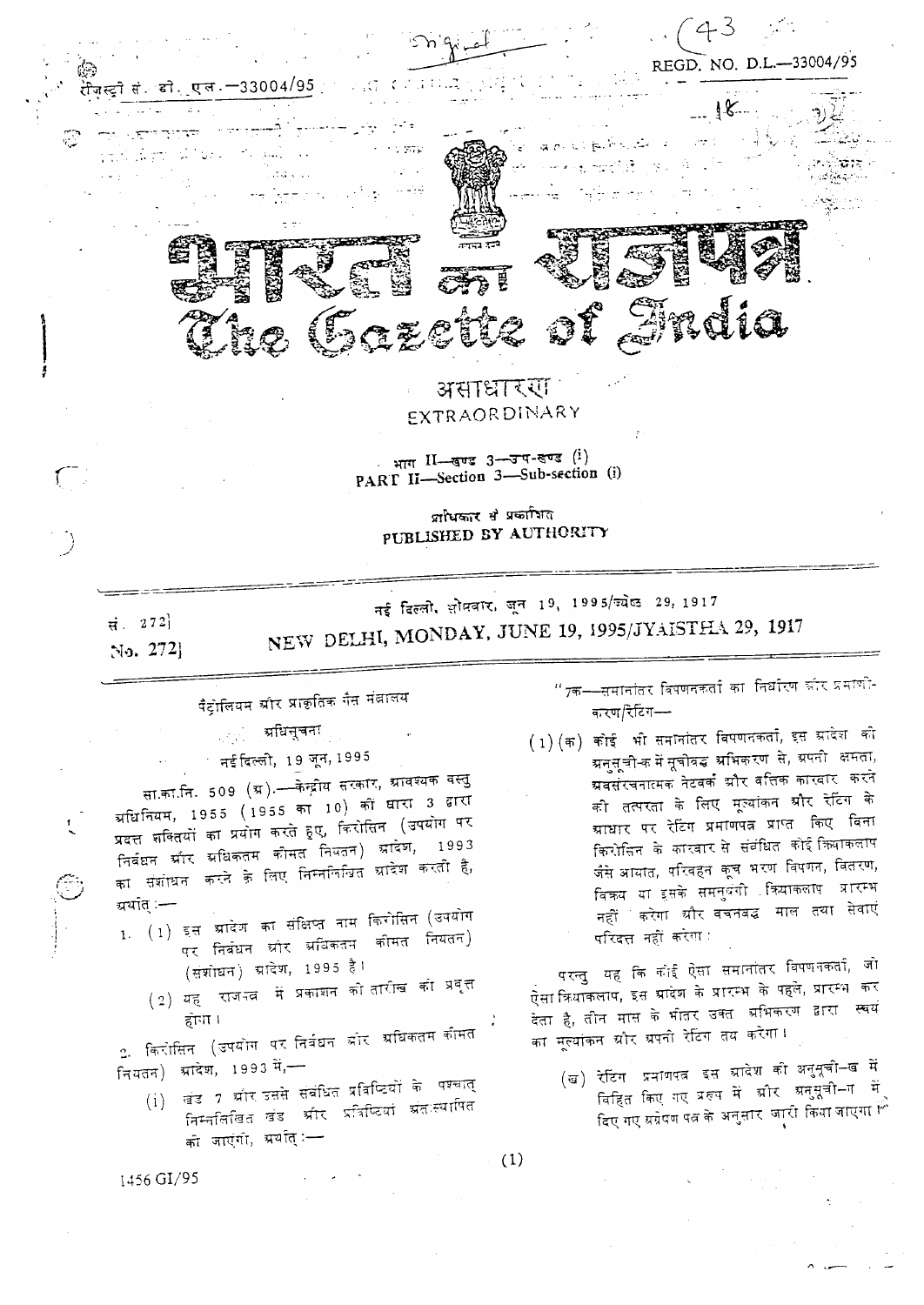THE GAZETTE OF INDIA: EXTRAORDINARY

- $(\pi)$  रेटिंग प्रमाणपत्र,-
	- (i ) जारी किए जाने की तारीख़ से एक वर्ष को म्रवधि के लिए विधिमान्य होगा, ग्र<mark>ौ</mark>र
	- (ii) रेटिंग स्रभिकरण द्वारा प्रतिवर्ष<sub>्</sub>नवीकरण के लिए अपेक्षित होगा।
- (2) प्रत्येक समानांतर विपणनकर्ता जो किसी समाचारपत्र, लघुपत्निका, पम्प्लैट, पचियों द्वारा या संचार के ग्रन्य साधनों या दिज्ञापन द्वारा किरोसिन के स्रायात, परिवहन, क्ष्मरण विषणनप, वितरण या विकय के क्षेत्र में ग्रपने क्रियाकलाप के व्यौरों की उद्घोषणा करता है  $\pi$ किसी प्रकार को प्रस्थापताएं स्रामंत्रित करता है, उसे दिए गए रेटिंग को उपदर्शित करेगा ग्रीर रेटिंग अभिकरण द्वारा दिए गए रेटिंग प्रमाणपत्र को सहज रूप से प्रका-शित करेगा ।
- (3) किसी रेटिंग स्रमिकरण को, प्रत्येक स्रावेदन के संबंध में निम्नलिखित संदाय किया जाएगा,--
	- $(\mathrm{i}^{\,})$  समानांतर विपणनकर्ता को दिए गए रेटिंग प्रमाण-पत्र के लिए, पचास हबार रुपए को निम्नतम ग्रीर दस लाख रुपए की स्रधिकतम सीमा के स्रधीन रहते हुए परियोजना लागत के 0.05 प्रतिशत की दरपरफोस, ग्रौर
	- $(\mathrm{ii})$  समानांतर विपणतकर्ता द्वारा रेटिंग प्रमाणपत्न के नवीकरण के लिए ऐसे प्रमाणपत्न के संबंध में संदाय किए जाने के लिए प्रपेक्षित फीस का दसवां भाग।
- (4) मूल्यांकन के प्रयोजन के लिए सूचीवद्ध स्रभिकरण, समातांतर विपणनकर्ता द्वारा फोस का संदाय किए जाने पर, ऐसे समानांतर विपणनकर्ता का, जिसका मामला उसे निर्दिष्ट किया गया है या जिसने उससे संपर्क किया है, ग्रन्य वातों के साय-साय इस अदिण की ग्रनुमूची-घ में दिए गए प्रोफार्मा में ऐसे सामानांतर विपणनकर्ता द्वारा उपदर्शित मापदंडों स्रोर दी जाने वाली जानकारी तया ऐसी जानकारी के आधार पर जो रेटिंग अभिकरण इारा मांगी गई हो, मूत्यांकन करेग( ।
- गैस मंत्रालय, तेल समन्वय समिति, केन्द्रोय सरकार स्रौर राज्य सरकारों के खाद्य ग्रौर नागरिक ग्रापूर्ति मंत्रालय ग्रौर ऐसे जिले के, जहां वह किरोसिन का स्रायात, परिवहन, कूपभरण विषुणत, वितरण या विकय करता है, कलेक्टर के पास रेटिंग प्रमाणपत्न की प्रमाणित सत्यंप्रतिलिपि प्रस्तुत करेगा। समानांतर विपणनकर्ता के सभी पत्र-र्णाषों या पत्र-व्यवहार में रेटिंग का निम्नलिखित विवरण होगा :
	- $(i)$  रेटिंग अभिकरण का नाम,
	- $(ij)$  उसे दिया गया रेटिंग, स्रोर
	- (iii) जारी करने की तारीख
- ( 6) कोई भी समानांतर विपणनकर्ता, समाचारपत्न, लघु पविका पम्फलेट, पर्ची, विज्ञापन म्रादि में ग्रपूर्ण, गलत, <u>श्रामक : या ग्रस्पष्ट जानकारी नहीं देगा याएँ सीजानकारी</u> रेटिंग ग्रभिकरण मे प्रस्तुत नहीं करेगा",
	- (ii) खंड 12 ग्रॉर उससे संबंधित प्रविस्टियों के पश्चात्, निम्तलिखित प्रतृतूचियां स्रोर प्रवितिष्ठयां जोड़ी जाएंगी, अर्थात् :--

र्बिड 7क
$$
(1)
$$
 (क)

समानांतर विपणनकर्ता के मूल्यांकन/रेटिंग के लिए म्रभिकरणों के नाम श्रौर पते−–

| नाम                        | पता                                                       |
|----------------------------|-----------------------------------------------------------|
| 1. क्रिसिल                 | निरलॉन हाउस, दूसरा तल,                                    |
| (दि केडिट रेटिंग           | $_{2.5.4}$ , तो, एन्ना बैसेंट रोड, वर्ली, $\left(\right.$ |
| इन्फोर्मेशन संविसेज        | म्चई-400025                                               |
| <mark>स्रॉफ इंडिया</mark>  |                                                           |
| लिमिटेड)                   |                                                           |
| 2. केवर                    | ग्रार, बो. सी., महिंद्रा  टावर्स,                         |
| (क्रेडिट एनातिसिस एंड      | पांचवां तत्त, रोड सं. 13, वर्लो,                          |
| रिसर्च लिनिटेड)            | स्म्बई-400018                                             |
| 3.   एम. डी. म्रार. ए.   4 | सेकुलर हाउंस, 9/1, इंस्टीट्यूशतल                          |
| (मार्कोटिन एंड डेबलप-      | एरिया, जि. एन.यू. के सामने,                               |
| मेंट रिसर्च एसोसिएएस)      | नई दिल्ली-67                                              |
| 4. म्राई सी म्रार ए        | कैलाश विल्डिंग, चौथा तत्त,                                |
| इंवेस्टमेंट इंफोर्मेंशन    | 26, कस्तूरवा गांधी मार्ग,                                 |
| क्रेडिट रेटिंग एजेंसी      | नई दिल्ली-1                                               |
| श्राफ इंडिया लिमिटेड       |                                                           |
|                            | ग्रनुवूदी-ब                                               |
|                            | [किरोसिन उपयोग पर (निर्वन्धन स्रोर स्रधिकतम कोमत          |
| नियतन)                     |                                                           |
|                            | स्रादेण, 1993 को धारा 7क (İ) (ख) देखिए]                   |
|                            | समानांतर विपणनकर्ता के लिए रेटिंग -प्रमाणपत्न             |
|                            | जारो करने को तारीख़ :                                     |
| फर्म/कंपनी का नाम :        |                                                           |
|                            | रणिस्ट्रीकृत कार्यालय का पताः                             |
|                            | संप्रवर्तक/स्रघ्यक्ष/प्रवंध निदेशक का नाम $\colon$        |
| क्तिद्याकलाप :             |                                                           |
| बैंककारों को विशिष्टियां : |                                                           |
|                            | संदर्ण रेडिंग                                             |
| रेटिंग मापमान              |                                                           |
| ग्रस्छा<br>1.              |                                                           |
| समाधानप्रद<br>2.           |                                                           |
| कम जोखिम<br>3.             |                                                           |
| स्रविक जोखिम<br>4.         |                                                           |
|                            | हस्ताक्षर, स्रौर देटिंग समिकरण की मुद्रा                  |

[PART II-SEC.  $3(i)$ ]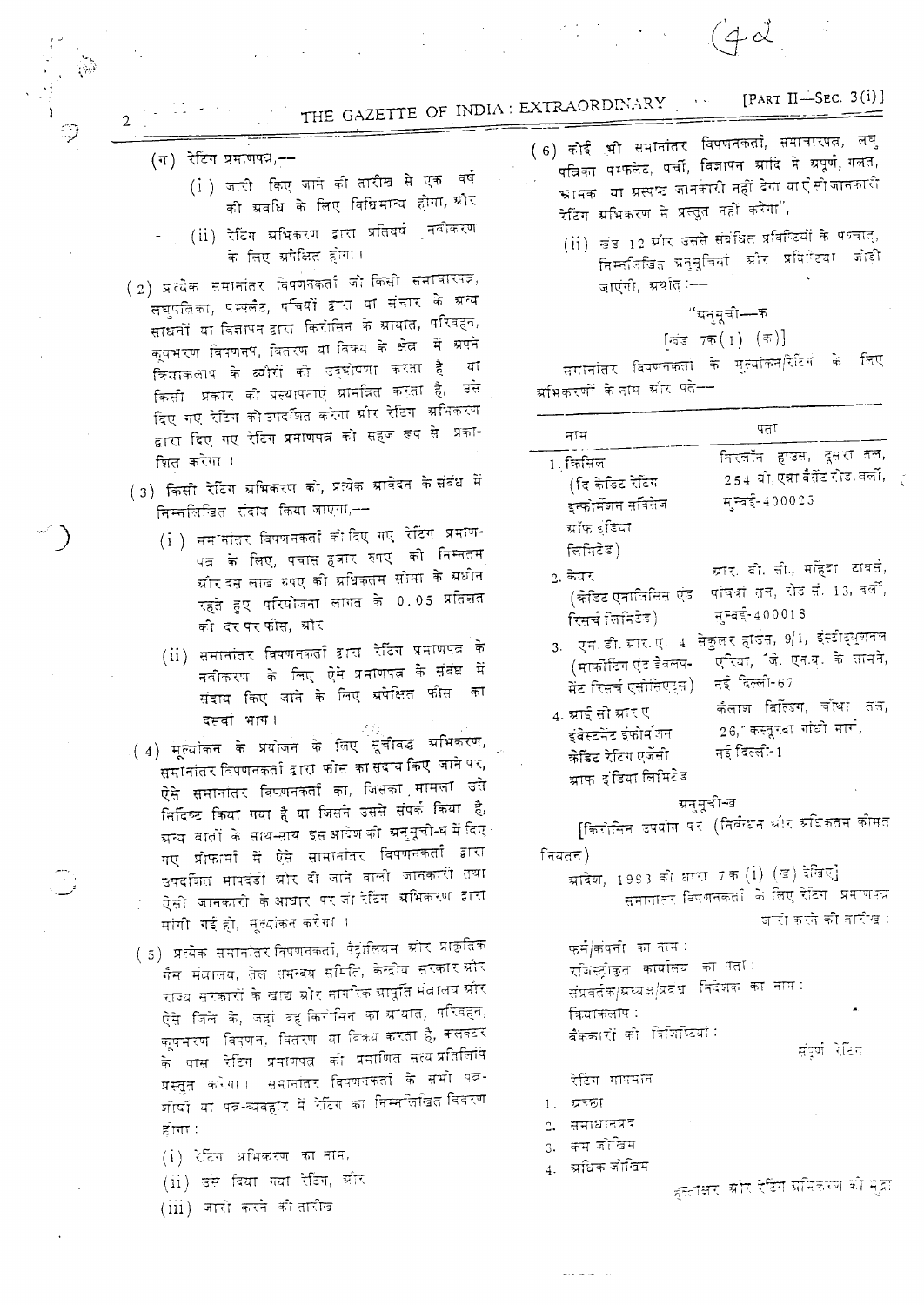(भाग II- मण्ड 3(1)]

भारत का राजपत्न : म्रसाधारण

ब्योरे\* मापटंड ग्रनुसूची-ग घ. संप्रवर्तकों/निदेशकों/भागीदारों के नाम [खण्ड 7क (i) (ख) देखिए] पुष्ठभूमि श्रोर ड. संप्रदर्तकों/निदेशकों/भागीदारों की .<br>रेटिंग प्रमाणपत्न के लिए ग्र<sup>क्ते</sup>षण पत्न पूरा पूर्ववृत जिस किसी से यह संबंधित हो स्वास्था स्वास्था च. संप्रवर्तकों/निदेशकों/भागीदारों योग्यता की मूल प्रमाणित किया जाता है कि हमने मैसर्स<sup>\*\*</sup> ——— ——————का, उन्हें प्रमाणपत्न ग्रौर रेटिंग जारी करने छ. वर्तमान क्लिकलाप के प्रयोजन के लिए, किरोसिन (उपयोग पर निर्वन्धत और ज. समानान्तर विपणनकर्ता श्रौर/या उसकी कंपनियों के समूह केविद्यमान संकियाओं का ब्यौरा स्रधिकतम कीमत स्रादेश, 1993 के उपबंधों के सनुसार मूल्यांकन कर लिया है । हमें ऐसी नभी जानकारी ग्रीर स्पष्टी-झ. संप्रवर्तक फर्म औरंसम्बद्ध समूह का संप्रवर्तकों के करण प्राप्त हो। गए हैं जो हमारी सर्वोत्तम जानकारी श्रीर के ब्वीरे सहित तीन वर्ष का-संपरीक्षित गठन वित्त्वास के ग्रनुसार इस प्रमाणपत्न को जारी करने के प्रयोजन लेखा ञा. प्रस्तावित स्कोम केसार सहित समानास्तर विषणन के लिए ग्रावस्थक थी। . हमारे डारा यह प्रमाणपत्न, दस्तावेजों, अभिलेखों के से संबंधित नए कारवार के लिए कामकाज पूंजी संबंध में हमारी जांच आंर हमें प्राप्त जानकारी के निर्धारण की न्नपेक्षा तथा समानांतर विपणनकर्ता द्वारा वृत्तिक कारवार करने, ट. पहले ने लो गई प्रारुषिक परियोजनाओं को लागत, वचनवद्ध माल और सेवाएं परिदत्त करने की क्षमता, ग्रव-समय, परियोजनाओं की प्रकृति और अन्तर्वलित प्रौद्योगिको प्रंरचनात्मक नेटवर्क स्रौर तत्परता के मूल्यांकन के परिणाम-का कार्यान्दयन संदंधी श्रभिलेख स्वरूप जारी किया गया । हमारा यह समाधान हो गया है कि ठ, कारवार चोजनाएं श्रीर । परियोजनावद्ध नकदं प्रवाह हमारे द्वारा प्राप्त स्रौर एकदित की गई जानकारी और ड. विद्यमान और प्रस्तावित कारवारों के लिए निधियों विशिरिटयां विहित रेटिंग प्रदान करने के संबंध में मैसर्स ——————का मूल्यांकन करने के लिए हमें समर्थ के स्रोत जुटाना ड. समानान्तर वित्रणनकर्ता का उसको स्रन्य समूह कंप-वनाने के लिए पर्याप्त हैं। नियों में स्रायन्कर 'समाशोधन' प्रमाणपत्न सहित पिछले नैसर्स---------तीन वर्षकाकार्य ———–-देटिंग दी गई है । 2. किरोसिन के लिए विपणन योजनाएं –——के संबंध में मुख्यतथ्य मैससं——— 2.1 किरोसिन के लिए स्रोत जुटाने |संभलाई के लिए निस्त प्रकार हैं :-ः<br>1. योजनावद्य कुल निवेण । 이번 사이 स्रदसरचनाः क, पता लगाए गए ग्रायात ग्रवस्यान 2. श्रद तक किया गया कुल नियेश। ख, स्रायात, पार्त्तलों, के प्रस्तावित स्राकार 3. सप्रवर्तक की साम्या। ग. स्रनुसोदनों की प्रास्थिति (पत्तन/कानूनी/राज्य सरकार/ 4. प्रवर्तन का क्षेत्र । मुख्य विस्फोटक नियंत्रक/पर्यावरण/चट्टसुखो नेटंवर्क 5. स्नारम्भ करने की प्रस्तावित/संभावित तारोख से प्राप्त लक्ष्य/स्थानीय प्राधिकरण) \*\*समानांतर विपणनकर्ता का नाम .उपदशित किया जाएगा । घ प्रगति की प्रास्पिति हस्ताक्षरश्रीर रेटिंग सभिकरणको मुद्रा ड, प्रौद्योगिकोय मठबंधन, यदि कोई हो, के ब्योरे च. कारवार संबंधी प्रत्याव/परियोजना साध्यता रिपोर्ट/ बनुमूर्चा-व वित्तीय व्यक्ति द्यौर वित्तीय जोखिम विश्लेषण [खण्ड 7क (4) ग्रीर खण्ड 7क (6) देखिए] 2.2 किरोप्तित के लिए दाणिज्यिक व्यवस्याएं श्रीर/ रेटिंग स्रभिकरण द्वारा 'मूल्यांकत रिटिंग के लिए समाना-या महायता (यदि स्वयं को मुविधाएँ योजनावद्ध नहीं हैं। स्तर विपणनकर्ता द्वारा प्रस्तुत की जाने वाली कानकारी क, ग्रायातकर्ता केन्नाय अंतिम - रूप से की गई व्यवस्था। का प्रोफार्मा संबंधी कोई गटबंधन त्वीरे\* ख. ऐसे गठवधन - के संबंध - में समर्थनकारी/करार/दस्तावेज मापदड ग, स्यूनतम -गारंटी -के साथ - ग्रायात किए जाने -वाले 1. कंपनी की बाजार की साख उत्पाद को सांचा क्र. फर्म का गटन घ. स्रायातः स्रवस्थानः पर उत्पादः के भंडारण स्रौर उसकी ख, रजिस्ट्रीकृत -कार्यालय संभालाई/गटवधन करार के व्यक्ति ारबारों के ब्रक्सान और फो

3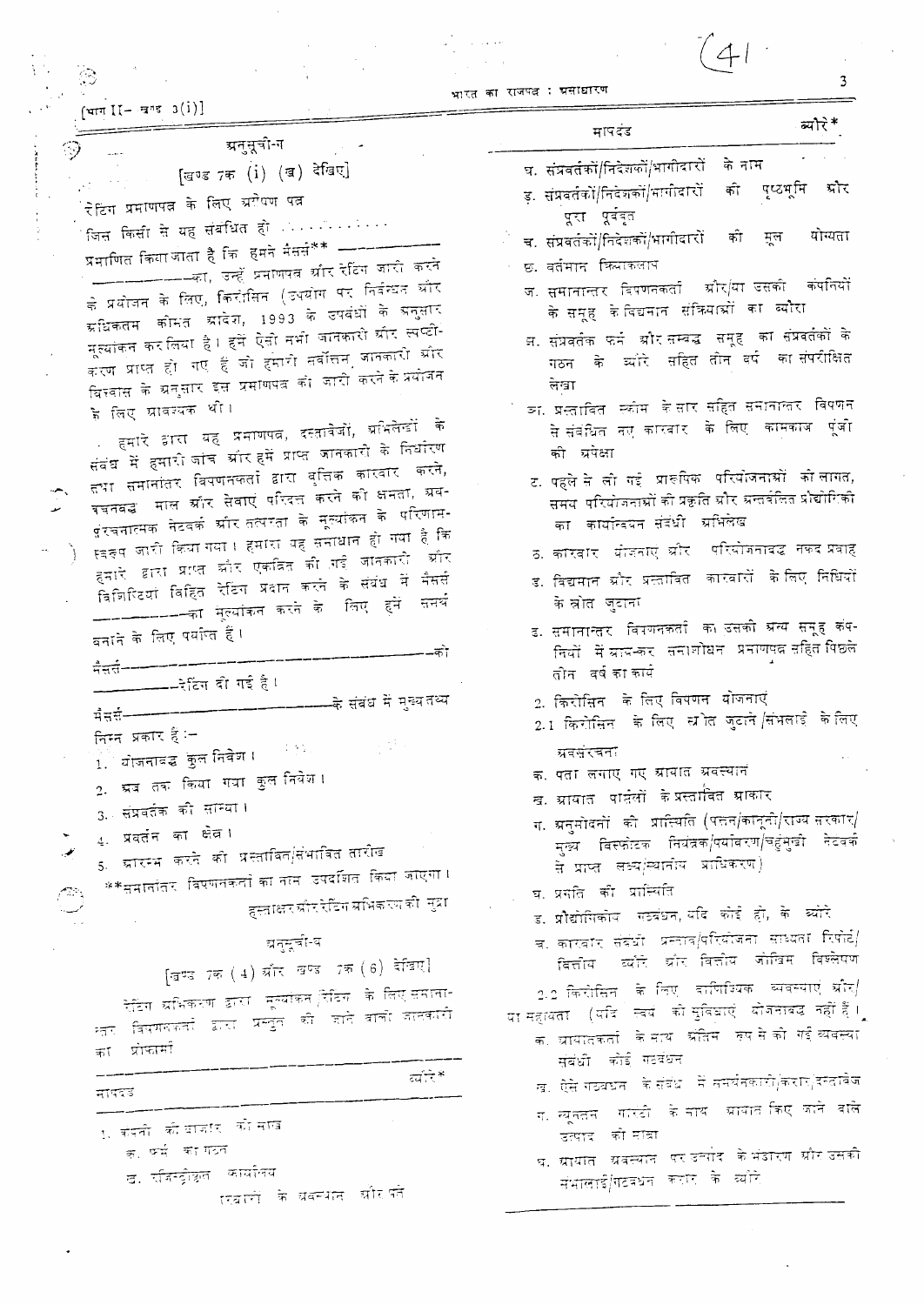$(40.1)$  $\epsilon$ 

GAZETTE OF INDIA: EXTRAORDINARY [PART II-SEC. 3(i)]

 $\sqrt{2}$ 

 $\Delta \sim 1$ 

 $\mathcal{L}^{(1)}$  .  $\sim 10^7$ 

 $\mathcal{F}=\sum_{i=1}^n \mathcal{F}_i$ 

 $\mathcal{F}^{\pm}$ 

 $\sim$   $\sim$ 

 $\sim 10$ 

|                        | THE GALEITE                                                 |                                                                                         | ब्योरे*                               |
|------------------------|-------------------------------------------------------------|-----------------------------------------------------------------------------------------|---------------------------------------|
| $\circledcirc$         | 4<br>त्योरे"<br>يتهتب                                       | मापदंड                                                                                  |                                       |
|                        | मापदंड                                                      |                                                                                         |                                       |
|                        |                                                             | मार्गदर्शक सिद्धान्त प्राक्त गाम                                                        |                                       |
|                        | ्… ड्. गठबंधन  व्यवस्था  के कारगर  निद्ध  न  होने की  दिशा  | क. वितरकों/परिवहनकर्ता श्रोर परिदान करने वाले                                           |                                       |
|                        | में कमीको पूरा करने केलिए व्यवस्था करना                     | व्यक्तियों के लिए ग्रावार संहिता                                                        |                                       |
|                        | 3. योजनावद्ध किरोसिन केलिए भंडारण ग्रौर वितरण               | ख.  उत्पादों के संबंध में ग्रपमिश्रण श्रीर ग्रप्राधिकृत विचलन                           |                                       |
|                        | को ब्यवस्था                                                 | को मानिटर ग्रौर नियंत्रण करने की प्रणाली                                                |                                       |
|                        | क. डिपो के संदेध में उनकी क्षमता सहित भंडारण                |                                                                                         |                                       |
|                        |                                                             | 7. किरोतित के समानान्तर विपणन के लिए  वदले   में                                        |                                       |
|                        | सुविधाश्रों के व्यौरे                                       | प्रस्तावित संगठन                                                                        |                                       |
|                        | ख, ऊपर उल्लिखित मदों संबंधी प्रगति की प्रास्थिति            | क, संगठतात्मक ढांचे के व्यंग्रि                                                         |                                       |
|                        | ग. संयंत्र श्रोर उपस्कर/प्रौद्योगिकीय <sup>ट्योरे</sup>     | ख, संप्रबतंक के प्रदंधक के रूप में सम्मिलित होने का                                     |                                       |
|                        | घ. जनगतित  ग्रौर उत्पाद  की संभलाई के लिए व्यवस्था          |                                                                                         |                                       |
|                        | के व्यौरे                                                   | स्तर                                                                                    |                                       |
|                        |                                                             | ग. किरोतित के समानान्तर विपणन, जिसमें श्रवतोरत्तना                                      |                                       |
|                        | ड़ इन सुविधाओं की।संरचना ग्रौर संक्रिया के लिए              | सम्मिलित है, के वित्तपोषण का स्रोत                                                      |                                       |
|                        | स्रपनाए जाने वाले डिजाइनों ग्रौर मानकों के व्यौरे           | घ. ऐते स्रत्य मुसंगत व्यौरे जो समानालार विपणन कर्ता                                     |                                       |
|                        | च. सुविधाओं  के स्रनुमोदन   की प्रास्थिति                   | देना चाहे                                                                               |                                       |
|                        |                                                             |                                                                                         |                                       |
| $\frac{1}{2}$          | छ. क्या किरोसिन  के भंडारण  की सुविधा, भंडारण               | s. वित्तीय प्रतिवद्धता                                                                  |                                       |
|                        | ग्रनुजस्ति के कोड विनियमों/शतों के ग्रनुत्त्प है            | क. कुल ब्रतृमानित परियोजना लागत                                                         |                                       |
|                        |                                                             | ख. योजनावढ़ (फेज वार) संसाधान जुटाना                                                    |                                       |
|                        | 4. उत्पाद को  खपत  केन्द्रों/वाजारों  तक पहुंचाने के        | ग तारीख———————————को की गई संसाधनों क                                                   |                                       |
|                        | लिए योजनावड व्यवस्थाएं                                      | व्यदन्या ग्रौर निवेश                                                                    |                                       |
|                        | क, योजनाबद्ध/पहले  से नियुक्त  नेटदकं  वितरकों  के          | घ. उपरोक्त क, ख ग्रौर ग के सबूत                                                         |                                       |
|                        |                                                             | यदि म्रावज्यक हो, म्रतिरिक्त पृष्ठों का उपयोग किय                                       |                                       |
|                        | ∸ब्यौरे                                                     |                                                                                         |                                       |
|                        | ख, वितरकों की  नियुक्ति के लिए  आधार  के व्यौरे             | जाए                                                                                     |                                       |
|                        | ग. योजनावद्व/विद्यमान शोरूम/विक्रम कक्ष/कार्यालय । श्रौर    | ह्स्ताक्षर−                                                                             |                                       |
| $\omega_{\rm c} = 2.5$ | गोदान के, ग्रनुमोदत की प्रास्थिति सहित <sup>ं</sup> ब्योरे  | र्मसर्वे-                                                                               |                                       |
|                        | घ. किरोसिन  के लिए पूरे देश में/खपत केन्द्रों के  समीप      | (समानान्तर विपणनकर्ता)                                                                  |                                       |
|                        |                                                             | पता -                                                                                   |                                       |
|                        | नियोजित की जाने वालो जन शक्ति के ब्यौरे                     | तारीख                                                                                   |                                       |
|                        | ड. किरोसिन के लिए पूरे देश में/खपत केन्द्रों के - समीप      |                                                                                         |                                       |
|                        | योजनाबद्ध भंडारण के ब्यौरे                                  | टिष्पण :– मूल स्रादेश भारत के राजपत्र में सा०का०नि                                      |                                       |
|                        | च. वितरकों के गोदामों और ग्राहकों के वीच वितरण              | सं० ६८३ (स्र) तारीख 2 सितंबर, 1993 हो                                                   |                                       |
|                        |                                                             | प्रकासित किया गया था ।                                                                  |                                       |
|                        | व्यवस्ता के व्यौरे                                          | [फ़ाइल संबंधित 45011/2/95-विपक्ष                                                        |                                       |
|                        | 5. उत्पाद के संबंध में जानकारी श्रीर प्रशिक्षण              |                                                                                         | देवी दयाल, संयुक्त सर् <mark>द</mark> |
|                        |                                                             |                                                                                         |                                       |
|                        | क. उत्पाद (किरोसिन) स्नौर उसकी संभलाई के संबंध              | MINISTRY OF PETROLEUM AND NATUR                                                         |                                       |
|                        | में मुक्तियात्मक ज्ञान                                      | GAS                                                                                     |                                       |
|                        |                                                             | NOTIFICATION                                                                            |                                       |
|                        | ख. किरोसित के संबंध में सुरक्षा प्रपेक्षात्रों को पूरा करते | New Delhi, the 19th June, 1995                                                          |                                       |
|                        | के लिए क्षमता स्रौर तैयारियां                               |                                                                                         |                                       |
|                        | ग. उपस्कर/उत्पाद को मुरुआित संभभलाई के संबंध में            | G.S.R. 509(E).-In exercise of the powers<br>ferred by section 3 of the Essential Commo: |                                       |
|                        | कर्मचारियों और ग्राहकों को प्रशिक्षण देने की योजनाएं        | Act, 1955 (10 of 1955), the Central Govern                                              |                                       |
|                        |                                                             | hereby makes the following Order to amend                                               |                                       |
|                        | घ. कर्मचारियों के लिए भर्तो नीति और मानक                    | Kerosene (Restriction on Use and Fixation of                                            |                                       |
|                        |                                                             | ing Price). Order, 1993, namely :<br>1. (1) This Order may be called the Ker            |                                       |
|                        | ङ. किरोमिन नियंत्रण ग्रादेशों, विस्फोटक संबंधी नियमों       | (Restriction on Use and Fixation of Ceiling F                                           |                                       |
|                        | स्रौर लागू होने । वाले स्न्य स्थानीय स्रधिनियमों के         | (Amendment) Order, 1995.                                                                |                                       |
|                        | संबंध में जानकारी                                           |                                                                                         |                                       |
|                        |                                                             |                                                                                         |                                       |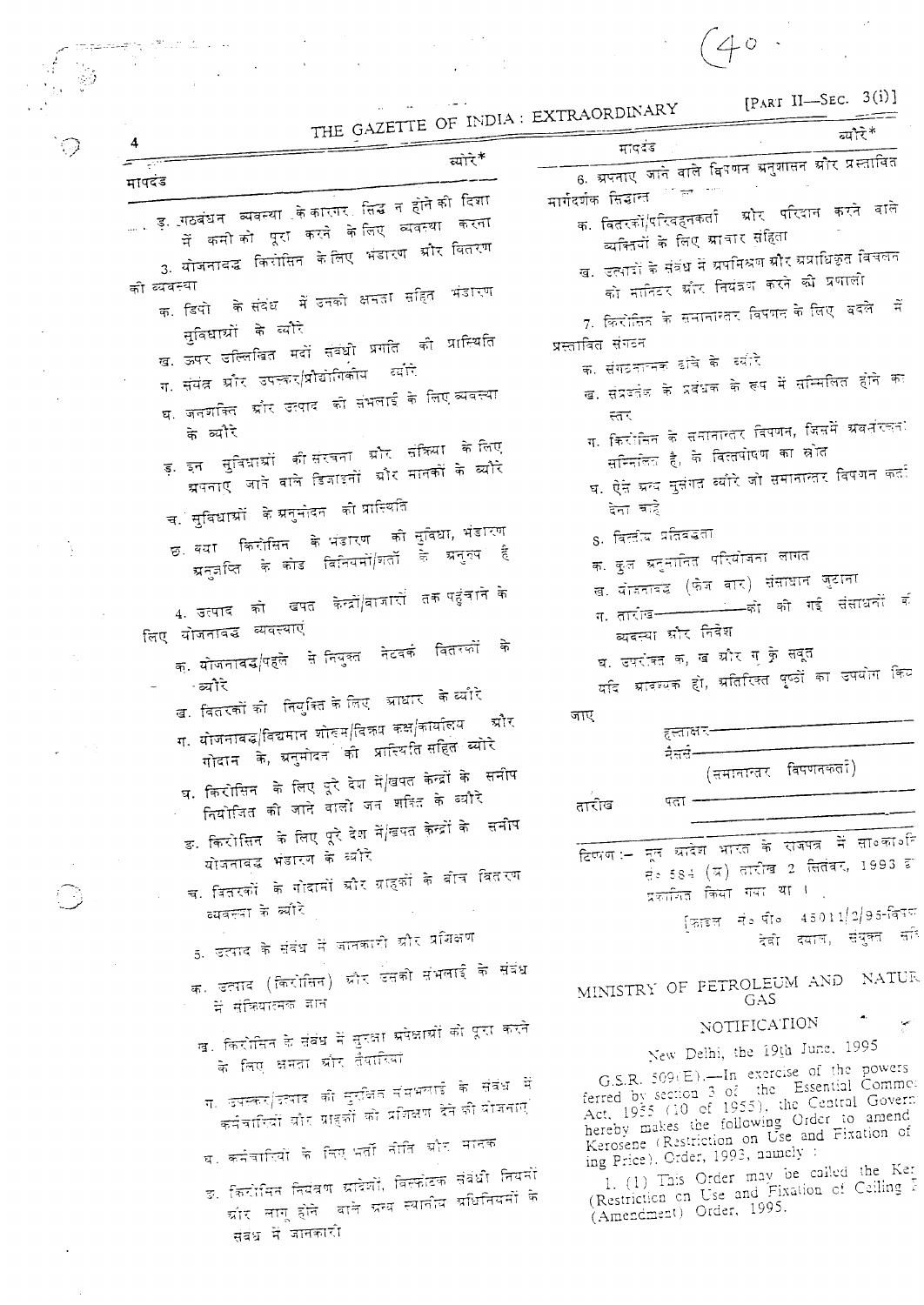\_\_\_\_<del>\_\_</del>\_\_

#### (भाग II- खण्ड  $3(i)$ ]

It shall come into force on the date of its publication in the Official Gazette.

--. <del>----</del>-

2. In the Kerosene (Restriction on Use and Fixation of Ceiling Price) Order, 1993, -

(i) after clause 7 and the cntries relating thereto, the following clause and the entries shall be inserted,  $p$  namely :-

"7 A-Assessment and Certification Rating of parallel marketeers,-

(1) (a) No parallel marketeer, shall commence any activity such as import, transport, marketing distribution, sale or any activity incidental thereto, relating to the business of Kerosene without obtaining a rating certificate on the basis of evaluation and rating for his capability, infrastructure network and readiness to carry out professed business and deliver goods and services promised, by an agency listed in Schedule-A to this Order:

Provided that a parallel marketeer who commences<br>
– any such activity, before the commencement of this Order, shall within three months, get himself evaluated and rated by the said agency.

(b) The rating certificate shall be issued in the format as prescribed in Schedule-B to this Order and as per the forwarding letter given in Schedule-C.

(c) The rating certificate shall, --

- (i) be valid for a period of one year from the date of its issue, and
- require renewal by the rating agency, an- $(ii)$ nually.

(2) Every parallel marketeer announcing details of his activity or inviting offers of any kind in the field of import, transport, marketing, distribution or sale of Kerosene, either in a newspaper, handout, nication or advertising shall indicate the rating award-- ed to him and prominently publish the rating certi-

Ficate, as given by the rating agency

Investment Information Credit Rating Agency

of India Ltd.)

(3) There shall be paid, in respect of every application, to a rating agency, -

for the rating certificate awarded to the  $(i)$ . parallel marketeer, a fee at the rate of 0.05 percent of the project cost, subject to a minimum of rupees fifty thousand and maximum of rupees ten lakhs, and

5

for the renewal of the rating certificate by  $(ii)$ the parallel marketeer, a fee of one tenth of that required to be paid for such a certificate.

(4) The agency listed for the purpose of evaluation shall on payment of the fee by the parallel marketeer, evaluate every parallel marketeer whose case is either referred to it or who approaches it, on the basis of, inter-alia, the parameters indicated and the information to be provided by such parallel marketeer in the proforma as given in Schedule-D to this Order and such other information as called for by the rating agency.

(5) Every parallel marketeer shall file a certified true copy of the certificate of rating with the Ministry of Petroleum and Natural Gas, Oil Coordination Committee, Ministry of Food and Civil Supplies of<br>the Central and the State Governments and the Collector of the District in which he imports, transports, markets, distributes or sells Kerosene. All letter-heads or communications of parallel marketeer shall have the following description of rating :

(i) Name of the rating agency,

Rating awarded to him, and - $(ii)$ 

Date of Issue.  $(iii)$ 

(6) No parallel marketeer shall either give incomplete, incorrect, misleading or vague information in the newspaper, handout, pamphlet, leaflet, advertisement etc. or submit such information to the rating agency",

(ii) after clause 12 and the entries relating thereto, the following Schedules and the entries shall be added, namely :-

#### SCHEDULE-A

[clause  $7A(1)(a)$ ]

| تستيدا | Name and address of agencies for evaluation rating<br>of Parallel Marketeer  |                                                                             |
|--------|------------------------------------------------------------------------------|-----------------------------------------------------------------------------|
|        | Name                                                                         | Address                                                                     |
|        | CRISIL<br>1.<br>(The Credit Rating<br>Information Services<br>of India Ltd.) | Nirlon House, 2nd floor<br>254 B, Annie Besant Road<br>Worli, Bombay-400025 |
|        | <b>CARE</b><br>$\mathbb{C}$ .<br>(Credit Analysis &<br>Research Ltd.)        | RBC, Mahindra Towers<br>5th Floor, Read No. 13. Werli<br>Bombay-400013      |
|        | MDRA<br>$3_{-}$<br>(Marketing & Development<br>Research Associates)          | Secular House, 9/1 Institutional<br>Area, Opp. JNU, New Delhi--67           |
|        | ICRA<br>$\ddot{+}$ .<br>Investment Information                               | Kailash Building, 4th Floor<br>26, Kasturba Gandhi Marg                     |

New Delhi-1.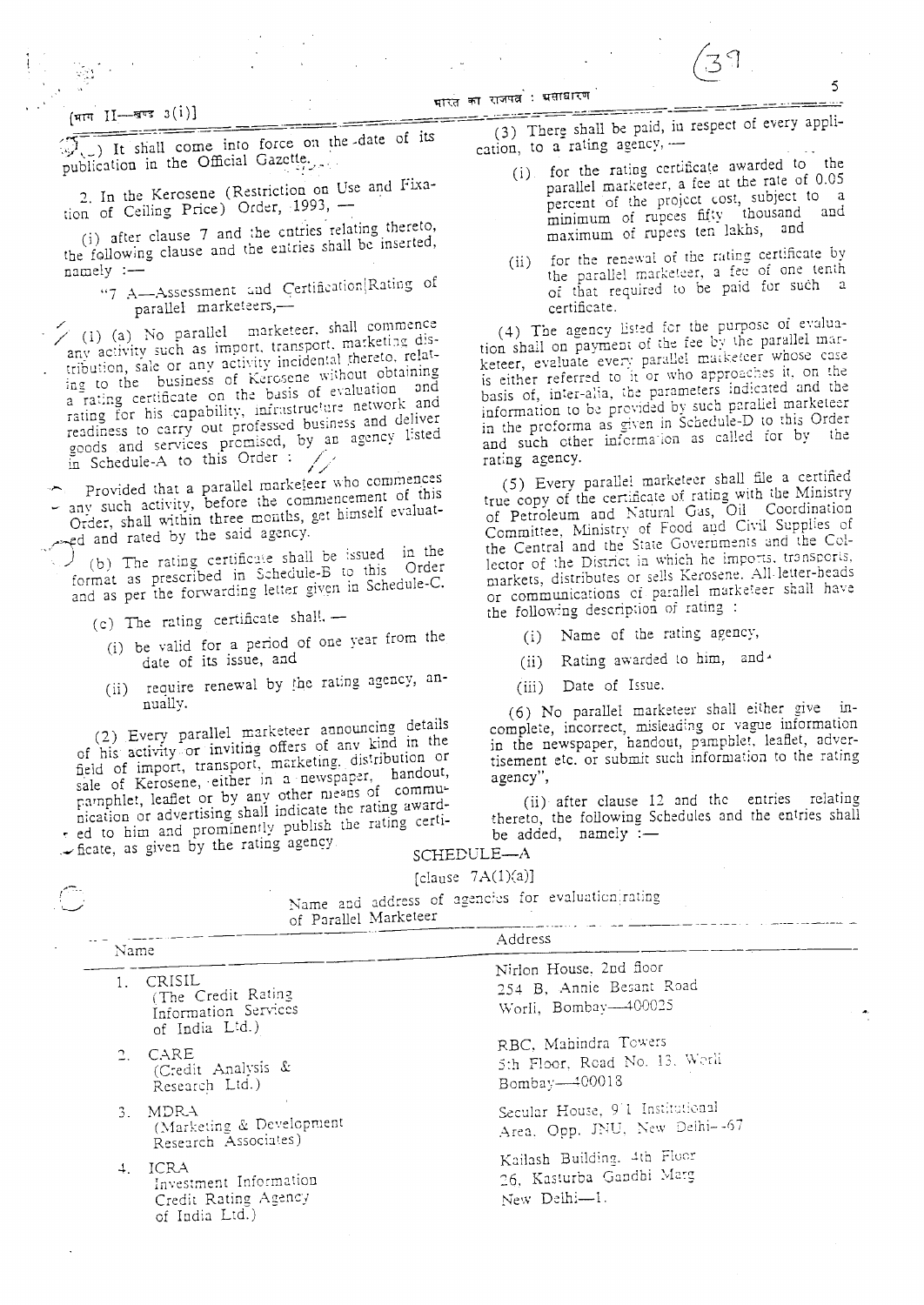. THE GAZETTE OF INDIA: EXTRAORDINARY

SCHEDULE-B ∫h. (See clause 7A(1)(b)) of Kerosene (Restriction on Use and Fixation of Ceiling Rrice) Order, 1993

Rating Certificate for Paralle! Marketeer

Date of Issue :-

Name of the Firm Company: Registered Office Address: Name of Promoter Chairman Managing Director: Activities :

Particulars of Bankers: Overall Rating:

Rating Scale

1. Good

6

2. Satisfactory

3. Low Risk

4. High Risk

Signature and Seal of the Rating Agency

## SCHEDULE-C

# [See clause  $7A(1)(B)$ ]

Forwarding Letter for Certificate of rating To whomsoever it may concern

This is to certify that we have made an evaluation purpose of issuing a certificate and a rating to them  $-$  of  $|M|s$ in accordance with the provisions of the Kerosene (Restriction on Use and Fixation of Ceiling Price)

Order, 1993. We have obtained all the information and explanations which to the best of our knowledge and belief were necessary for the purpose of issuing this certificate This certificate issued by us is as a result of our examination of the documents, records and assessment of the information obtained by us and the evaluation of capability, infrastructure, network and readiness, to carry out professed business. deliver goods and services promised by the parallel marketeer. We are satisfied that the information and particulars received and collected by us are sufficient enough evaluate **US** ----- for providing enable  $t_{\Omega}$ 

 $M$  s  $$ the rating as prescribed. ---- are awarded----- $M$ <sup>1</sup>s. -

Salient facts about M<sup>1</sup>s. are as rating.

follows :-

- 1. Total investment planned.
- 2. Total investment made upto date.
- 3. Promoter's equity.
- 4. Area of operation.
- 5. Proposed likely date of commissioning.
- \*\* Nnace of the parallel marketeer to be indicated. (Signature and seal of the Rating Agency)

[PART II-SEC. 3(i)

**DETAILS** 

## SCHEDULE-D

# [See Clause  $7A(4)$  and  $(6)$ ]

Proforma of Information to be submitted by Parall Marketeer for Evaluation Rating by the Ratin Agency

### PARAMETERS

- 1. Market Standing of the Company
- A. Constitution of the firm
	- B. Registered Office
	- C. Locations & Addresses of Existing Businesses
	- D. Names of Promoters Directors Partners
	- E. Background and full anticedents of prom
	-
	-
	- Marketeer and or his group of companies
	- I. Audited Alcs, for three years of the prom ter firm and group concerns with details promoters constitution
	- J. Working capital requirement for new by ness pertaining to Parallel Marketing w resume of proposed scheme.
	- K. Implementation record of typical proje already undertaken, in terms of cost, til nature of projects and technology involve
	- L. Business plans and projected cash flows
	- M. Sourcing of funds for existing and propo Business.
	- N. Performance of Parallel Marketeer in other group companies for last three ye with income tax clearance certificate..
	- 2. Marketing Plans for Kerosene:
	- 2.1 Infrastructure for Kerosene Sourcing Handlin
		- -
			- (portsistatutory) C. Status of approvals Government Chief Controller of Explosi environment milestone achieved with sq ed network local authorities).
			- D. Status of Progress.
			- E. Details of Technological tie ups, if any
			- F. Business proposals Project Feasibility : financial details and financial risk and

2.2 Commercial arrangements andlor consortium kerosene (if own facilities are not planned)

- A. Any tie up arrangement finalised importer
- B. The supporting agreements'documents such tie up

A. Import Locations Identified

B. Proposed size of import parcels

- ters' Directors Partners F. Networth of Promoters Directors Partne
- G. Current Activity
- H. Details of existing operations of the Paral